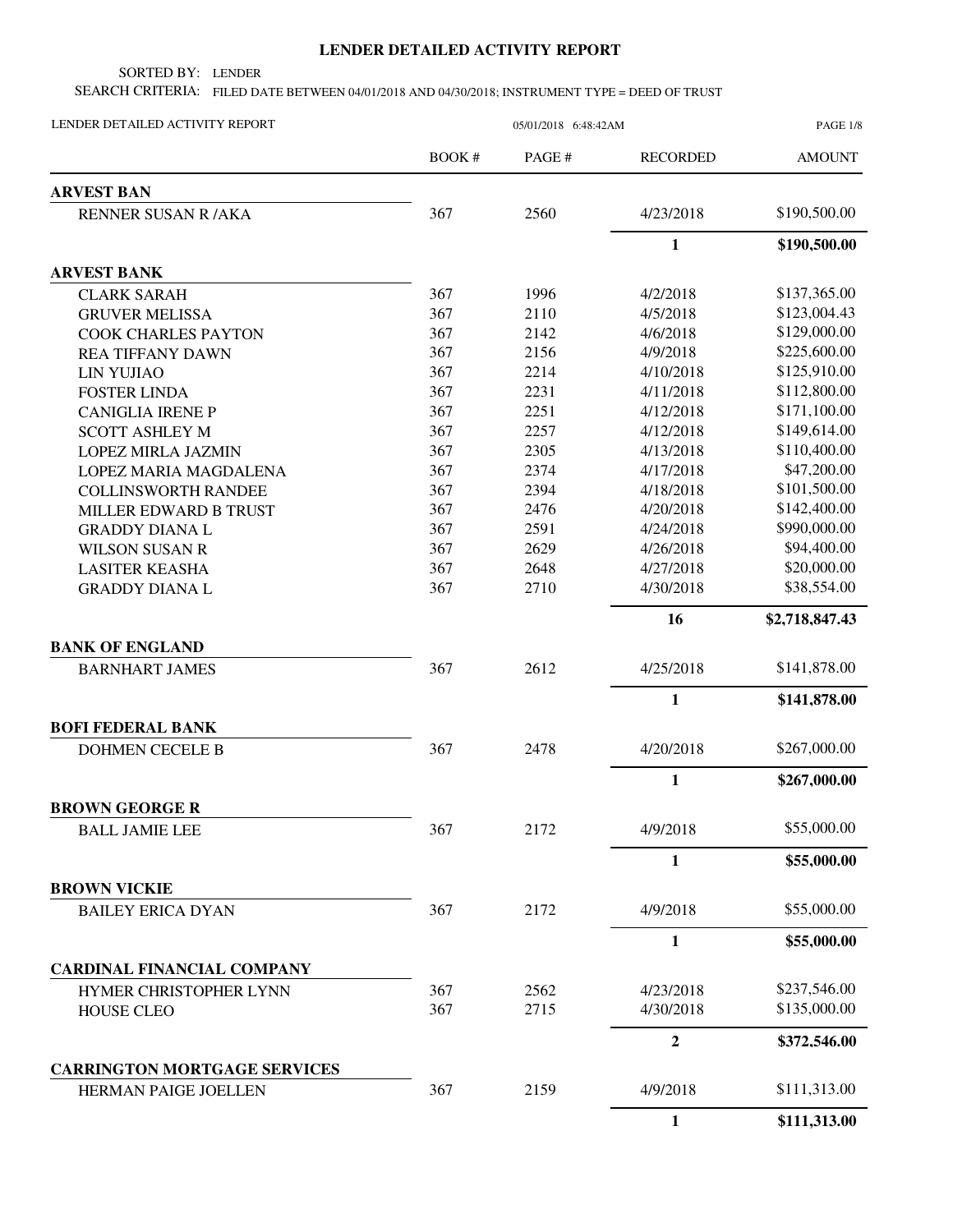LENDER DETAILED ACTIVITY REPORT 05/01/2018 6:48:42AM

PAGE 2/8

|                                        | <b>BOOK#</b> | PAGE# | <b>RECORDED</b> | <b>AMOUNT</b> |
|----------------------------------------|--------------|-------|-----------------|---------------|
| <b>CENTRAL BANK OF THE OZARKS</b>      |              |       |                 |               |
| <b>PAULSON LIVING TRUST</b>            | 367          | 2556  | 4/23/2018       | \$284,000.00  |
|                                        |              |       | $\mathbf{1}$    | \$284,000.00  |
| <b>COLONIAL NATIONAL MORTGAGE</b>      |              |       |                 |               |
| <b>WILDER LAURIE L</b>                 | 367          | 2571  | 4/23/2018       | \$180,500.00  |
| <b>ORMAN TAMMY</b>                     | 367          | 2582  | 4/24/2018       | \$90,000.00   |
|                                        |              |       | $\overline{2}$  | \$270,500.00  |
| <b>COMMERCE BANK</b>                   |              |       |                 |               |
| <b>OSWALD SARAH E</b>                  | 367          | 2218  | 4/11/2018       | \$200,000.00  |
|                                        |              |       | $\mathbf{1}$    | \$200,000.00  |
| <b>COMMUNITY BANK &amp; TRUST</b>      |              |       |                 |               |
| <b>OVERSTREET KATHY LYNN</b>           | 367          | 2076  | 4/4/2018        | \$35,000.00   |
| HOUK VICTORIA J                        | 367          | 2077  | 4/4/2018        | \$45,000.00   |
| HOUK VICTORIA J                        | 367          | 2079  | 4/4/2018        | \$45,000.00   |
| SUNNYVALE INVESTMENT PROPERTIES, LLC   | 367          | 2080  | 4/4/2018        | \$192,000.00  |
| LINDSAY LEAH ANN                       | 367          | 2275  | 4/12/2018       | \$128,000.00  |
| SOUTHERN CARI L                        | 367          | 2414  | 4/18/2018       | \$250,000.00  |
| <b>BIXLER NANCY</b>                    | 367          | 2472  | 4/19/2018       | \$18,000.00   |
|                                        |              |       | 7               | \$713,000.00  |
| <b>COMMUNITY BANK AND TRUST</b>        |              |       |                 |               |
| SOUTHERN CARI L                        | 367          | 2481  | 4/20/2018       | \$250,000.00  |
|                                        |              |       | $\mathbf{1}$    | \$250,000.00  |
| <b>COMMUNITY NATIONAL BANK</b>         |              |       |                 |               |
| <b>OSBORN FIDELA MARTA</b>             | 367          | 2579  | 4/24/2018       | \$60,000.00   |
|                                        |              |       | $\mathbf{1}$    | \$60,000.00   |
| <b>CRF SMALL BUSINESS LOAN COMPANY</b> |              |       |                 |               |
| <b>GOOD LORI</b>                       | 367          | 2594  | 4/25/2018       | \$320,000.00  |
|                                        |              |       | $\mathbf{1}$    | \$320,000.00  |
| <b>FCS FINANCIAL</b>                   |              |       |                 |               |
| YANG CHEUTONG                          | 367          | 2217  | 4/11/2018       | \$253,000.00  |
|                                        |              |       | $\mathbf{1}$    | \$253,000.00  |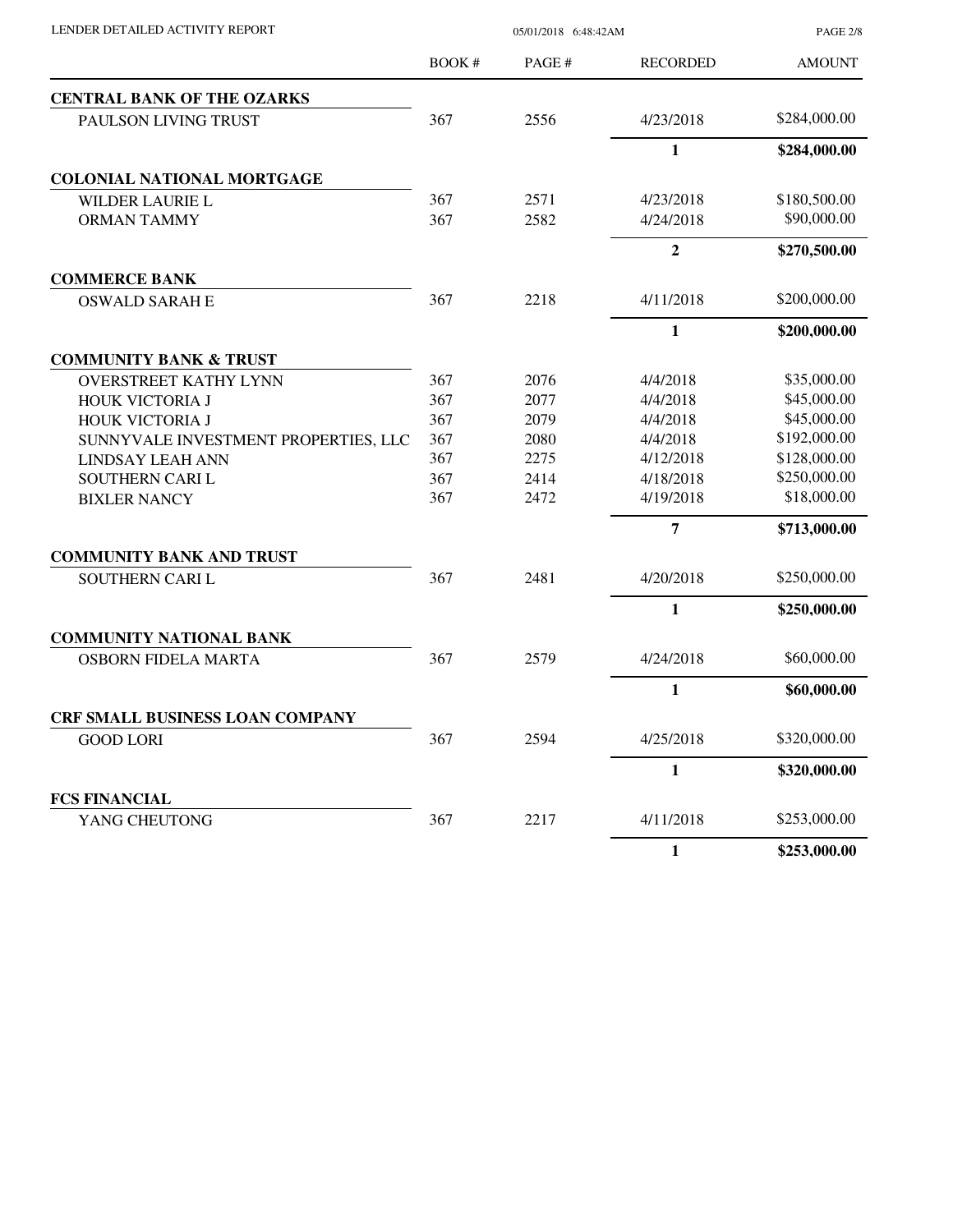PAGE 3/8

|                                                        | <b>BOOK#</b> | PAGE# | <b>RECORDED</b> | <b>AMOUNT</b>  |
|--------------------------------------------------------|--------------|-------|-----------------|----------------|
| <b>FIRST COMMUNITY BANK</b>                            |              |       |                 |                |
| PEREZ MIROSLAVA ELVIRA                                 | 367          | 1999  | 4/2/2018        | \$29,815.04    |
| <b>RAWLINS CHRISTIN D</b>                              | 367          | 2025  | 4/2/2018        | \$161,766.00   |
| PUTMAN BARBARA J                                       | 367          | 2026  | 4/2/2018        | \$25,000.00    |
| FOSTER EVELYN R                                        | 367          | 2075  | 4/4/2018        | \$527,334.00   |
| <b>WILSON GENE L</b>                                   | 367          | 2097  | 4/4/2018        | \$78,452.00    |
| NENNEMAN MARIA                                         | 367          | 2112  | 4/5/2018        | \$48,000.00    |
| <b>BENNER ARAUNAH</b>                                  | 367          | 2325  | 4/16/2018       | \$105,929.00   |
| BERNER ENTERPRISES, LLC                                | 367          | 2326  | 4/16/2018       | \$30,000.00    |
| DEWITT CUSTOM HOMES LLC                                | 367          | 2327  | 4/16/2018       | \$216,539.00   |
| PETERSON DEBORA /FKA                                   | 367          | 2403  | 4/18/2018       | \$46,000.00    |
| <b>DOLON ALISI M</b>                                   | 367          | 2490  | 4/20/2018       | \$130,099.00   |
| PREGNANCY RESOURCE CENTER OF NEOSHO                    | 367          | 2545  | 4/23/2018       | \$151,062.00   |
| MOCK GERALD D                                          | 367          | 2547  | 4/23/2018       | \$231,920.00   |
| MOSLEY ASHLEY D                                        | 367          | 2616  | 4/25/2018       | \$119,090.00   |
| PINSON THOMAS B                                        | 367          | 2686  | 4/30/2018       | \$54,000.00    |
| HUSKEY CYNDI                                           | 367          | 2687  | 4/30/2018       | \$222,700.00   |
| MOORE EMILY M                                          | 367          | 2702  | 4/30/2018       | \$117,040.00   |
| REED PRISCILLA JEFFERS                                 | 367          | 2718  | 4/30/2018       | \$104,500.00   |
|                                                        |              |       |                 |                |
|                                                        |              |       | 18              | \$2,399,246.04 |
| FIRST STATE COMMUNITY BANK                             |              |       |                 |                |
| DSK PROPERTEIS, LLC                                    | 367          | 2055  | 4/3/2018        | \$60,800.00    |
|                                                        |              |       | $\mathbf{1}$    | \$60,800.00    |
| <b>FLAGSTAR BANK</b>                                   |              |       |                 |                |
| <b>DONER LAURA</b>                                     | 367          | 2681  | 4/30/2018       | \$160,000.00   |
|                                                        |              |       | 1               | \$160,000.00   |
| <b>FLAT BRANCH MORTGAGE</b>                            |              |       |                 |                |
| <b>TYLER JANUARY</b>                                   | 367          | 2244  | 4/11/2018       | \$195,799.00   |
| <b>WATERHOUSE AMY</b>                                  | 367          | 2272  | 4/12/2018       | \$51,843.00    |
| <b>LOPEZ HAYLI</b>                                     | 367          | 2309  | 4/13/2018       | \$116,844.00   |
| <b>CAYLOR HILDA Y</b>                                  | 367          | 2359  | 4/17/2018       | \$74,000.00    |
| <b>BAILTY TRISTAN R</b>                                | 367          | 2530  | 4/23/2018       | \$70,008.00    |
| HELT CANDACE DAWN                                      | 367          | 2693  | 4/30/2018       | \$110,580.00   |
|                                                        |              |       | 6               | \$619,074.00   |
| <b>FLAT BRANCH MORTGAGE INC</b>                        |              |       |                 |                |
| <b>ARMISAIS MERSINER</b>                               | 367          | 2401  | 4/18/2018       | \$111,836.00   |
|                                                        |              |       | 1               | \$111,836.00   |
| FRANKLIN AMERICAN MORTGAGE                             |              |       |                 |                |
| <b>ANDERSON SUSIE J</b>                                | 367          | 2371  | 4/17/2018       | \$185,576.00   |
|                                                        |              |       | $\mathbf{1}$    | \$185,576.00   |
|                                                        |              |       |                 |                |
| FREEDOM MORTGAGE CORPORATION<br><b>CARLISLE DANE L</b> | 367          | 2509  | 4/20/2018       | \$131,257.00   |
|                                                        |              |       | $\mathbf{1}$    |                |
|                                                        |              |       |                 | \$131,257.00   |
| <b>GAMMILL MATTHEW</b><br><b>ARNONE TAMMY</b>          | 367          | 2036  | 4/3/2018        | \$76,000.00    |
|                                                        |              |       |                 |                |
|                                                        |              |       | $\mathbf{1}$    | \$76,000.00    |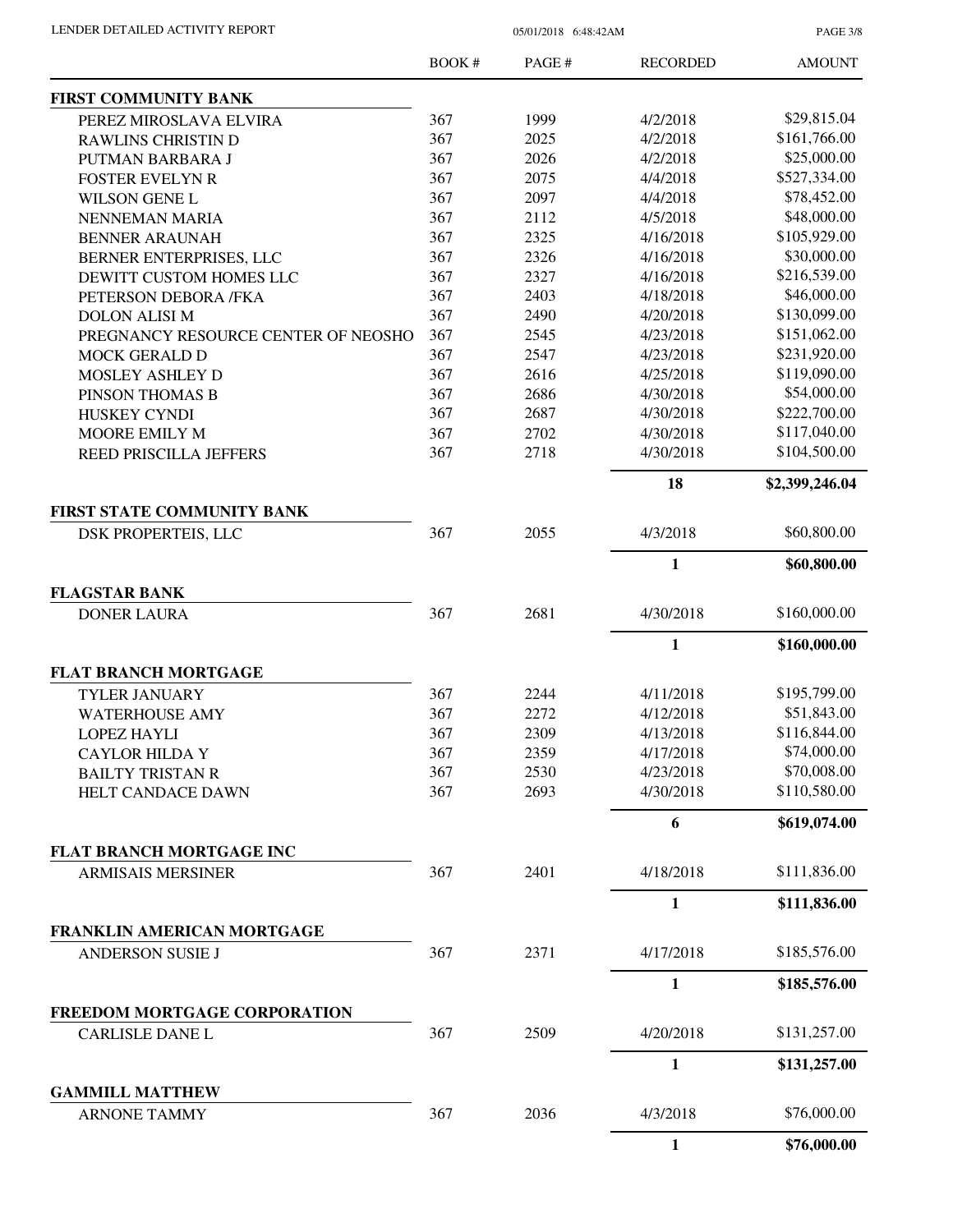|                                                                                                                                                                                                                                                                                                                                                                                                                                                                                                                                                                                                                                                                                                                                                                                                                          | BOOK # | PAGE #       | <b>RECORDED</b>         | <b>AMOUNT</b> |
|--------------------------------------------------------------------------------------------------------------------------------------------------------------------------------------------------------------------------------------------------------------------------------------------------------------------------------------------------------------------------------------------------------------------------------------------------------------------------------------------------------------------------------------------------------------------------------------------------------------------------------------------------------------------------------------------------------------------------------------------------------------------------------------------------------------------------|--------|--------------|-------------------------|---------------|
|                                                                                                                                                                                                                                                                                                                                                                                                                                                                                                                                                                                                                                                                                                                                                                                                                          |        |              |                         |               |
| <b>ARNONE VICTOR</b>                                                                                                                                                                                                                                                                                                                                                                                                                                                                                                                                                                                                                                                                                                                                                                                                     | 367    | 2036         | 4/3/2018                | \$76,000.00   |
|                                                                                                                                                                                                                                                                                                                                                                                                                                                                                                                                                                                                                                                                                                                                                                                                                          |        |              | 1                       | \$76,000.00   |
| <b>GATEWAY MORTGAGE GROUP</b>                                                                                                                                                                                                                                                                                                                                                                                                                                                                                                                                                                                                                                                                                                                                                                                            |        |              |                         |               |
| <b>LANE LATASHA D</b>                                                                                                                                                                                                                                                                                                                                                                                                                                                                                                                                                                                                                                                                                                                                                                                                    | 367    | 1985         | 4/2/2018                | \$77,777.00   |
| <b>RYAN ADAM</b>                                                                                                                                                                                                                                                                                                                                                                                                                                                                                                                                                                                                                                                                                                                                                                                                         | 367    | 2048         | 4/3/2018                | \$91,057.00   |
| <b>BUXTON JARETT</b>                                                                                                                                                                                                                                                                                                                                                                                                                                                                                                                                                                                                                                                                                                                                                                                                     | 367    | 2382         | 4/17/2018               | \$88,271.00   |
| <b>SMITH SHAELA</b>                                                                                                                                                                                                                                                                                                                                                                                                                                                                                                                                                                                                                                                                                                                                                                                                      |        |              | 4/30/2018               | \$50,404.00   |
|                                                                                                                                                                                                                                                                                                                                                                                                                                                                                                                                                                                                                                                                                                                                                                                                                          |        |              | $\overline{\mathbf{4}}$ | \$307,509.00  |
| <b>GIBBENS MELISSA</b>                                                                                                                                                                                                                                                                                                                                                                                                                                                                                                                                                                                                                                                                                                                                                                                                   |        |              |                         | \$40,000.00   |
|                                                                                                                                                                                                                                                                                                                                                                                                                                                                                                                                                                                                                                                                                                                                                                                                                          |        |              |                         | \$40,000.00   |
| <b>GUARANTY BANK</b>                                                                                                                                                                                                                                                                                                                                                                                                                                                                                                                                                                                                                                                                                                                                                                                                     |        |              |                         |               |
| <b>GAMMILL PEGGY ELAINE</b><br>367<br>2676<br>367<br>2377<br>4/17/2018<br><b>SIMS COURTNEY D</b><br>$\mathbf{1}$<br>367<br>2131<br>4/6/2018<br>HOPSON PATRICIA L<br>367<br>2405<br>4/18/2018<br>SPRY SHAWNA A<br>RIEFLE CINNAMON<br>367<br>2639<br>4/26/2018<br>3<br>367<br>2194<br>4/10/2018<br><b>HARRIS JULIE</b><br>$\mathbf{1}$<br><b>HOME SAVINGS &amp; LOAN ASSOCIATION</b><br>367<br>2557<br>4/23/2018<br><b>JUDY SUSAN K</b><br>1<br><b>HOMETOWN BANK</b><br>367<br>2312<br>4/13/2018<br><b>GONZALES LAURA L</b><br>$\mathbf{1}$<br><b>JOPLIN METRO CREDIT UNION</b><br>2021<br>367<br>4/2/2018<br><b>SKAGGS SUSAN</b><br>$\mathbf{1}$<br>367<br>2677<br>4/30/2018<br>ALEXANDER VERONICA MARIA<br>$\mathbf{1}$<br><b>LEDBETTER CARL E TRUST</b><br>367<br>2515<br>HENDRICKS GARY W<br>4/23/2018<br>$\mathbf{1}$ |        | \$215,041.00 |                         |               |
|                                                                                                                                                                                                                                                                                                                                                                                                                                                                                                                                                                                                                                                                                                                                                                                                                          |        |              |                         | \$207,128.00  |
|                                                                                                                                                                                                                                                                                                                                                                                                                                                                                                                                                                                                                                                                                                                                                                                                                          |        |              |                         | \$153,939.00  |
|                                                                                                                                                                                                                                                                                                                                                                                                                                                                                                                                                                                                                                                                                                                                                                                                                          |        |              |                         | \$576,108.00  |
| <b>HOADLEY KIM EDWARD</b>                                                                                                                                                                                                                                                                                                                                                                                                                                                                                                                                                                                                                                                                                                                                                                                                |        |              |                         |               |
|                                                                                                                                                                                                                                                                                                                                                                                                                                                                                                                                                                                                                                                                                                                                                                                                                          |        |              |                         | \$110,000.00  |
|                                                                                                                                                                                                                                                                                                                                                                                                                                                                                                                                                                                                                                                                                                                                                                                                                          |        |              |                         | \$110,000.00  |
|                                                                                                                                                                                                                                                                                                                                                                                                                                                                                                                                                                                                                                                                                                                                                                                                                          |        |              |                         |               |
|                                                                                                                                                                                                                                                                                                                                                                                                                                                                                                                                                                                                                                                                                                                                                                                                                          |        |              |                         | \$83,300.00   |
|                                                                                                                                                                                                                                                                                                                                                                                                                                                                                                                                                                                                                                                                                                                                                                                                                          |        |              |                         | \$83,300.00   |
|                                                                                                                                                                                                                                                                                                                                                                                                                                                                                                                                                                                                                                                                                                                                                                                                                          |        |              |                         | \$27,800.00   |
|                                                                                                                                                                                                                                                                                                                                                                                                                                                                                                                                                                                                                                                                                                                                                                                                                          |        |              |                         | \$27,800.00   |
|                                                                                                                                                                                                                                                                                                                                                                                                                                                                                                                                                                                                                                                                                                                                                                                                                          |        |              |                         |               |
|                                                                                                                                                                                                                                                                                                                                                                                                                                                                                                                                                                                                                                                                                                                                                                                                                          |        |              |                         | \$50,000.00   |
|                                                                                                                                                                                                                                                                                                                                                                                                                                                                                                                                                                                                                                                                                                                                                                                                                          |        |              |                         | \$50,000.00   |
| <b>JPMORGAN CHASE BANK</b>                                                                                                                                                                                                                                                                                                                                                                                                                                                                                                                                                                                                                                                                                                                                                                                               |        |              |                         |               |
|                                                                                                                                                                                                                                                                                                                                                                                                                                                                                                                                                                                                                                                                                                                                                                                                                          |        |              |                         | \$62,272.00   |
|                                                                                                                                                                                                                                                                                                                                                                                                                                                                                                                                                                                                                                                                                                                                                                                                                          |        |              |                         | \$62,272.00   |
|                                                                                                                                                                                                                                                                                                                                                                                                                                                                                                                                                                                                                                                                                                                                                                                                                          |        |              |                         |               |
|                                                                                                                                                                                                                                                                                                                                                                                                                                                                                                                                                                                                                                                                                                                                                                                                                          |        |              |                         | \$133,577.76  |
|                                                                                                                                                                                                                                                                                                                                                                                                                                                                                                                                                                                                                                                                                                                                                                                                                          |        |              |                         | \$133,577.76  |
| <b>LEGACY BANK AND TRUST</b><br><b>BUTLER ELIZABETH A</b>                                                                                                                                                                                                                                                                                                                                                                                                                                                                                                                                                                                                                                                                                                                                                                | 367    | 2409         | 4/18/2018               | \$185,600.00  |
|                                                                                                                                                                                                                                                                                                                                                                                                                                                                                                                                                                                                                                                                                                                                                                                                                          |        |              | 1                       | \$185,600.00  |
| <b>LOANDEPOT.COM</b>                                                                                                                                                                                                                                                                                                                                                                                                                                                                                                                                                                                                                                                                                                                                                                                                     |        |              |                         |               |
| <b>GREATHOUSE JEFFREY K</b>                                                                                                                                                                                                                                                                                                                                                                                                                                                                                                                                                                                                                                                                                                                                                                                              | 367    | 2113         | 4/5/2018                | \$98,135.00   |
| <b>MILLER ASHTYN</b>                                                                                                                                                                                                                                                                                                                                                                                                                                                                                                                                                                                                                                                                                                                                                                                                     | 367    | 2636         | 4/26/2018               | \$88,369.00   |
|                                                                                                                                                                                                                                                                                                                                                                                                                                                                                                                                                                                                                                                                                                                                                                                                                          |        |              | $\boldsymbol{2}$        | \$186,504.00  |

LENDER DETAILED ACTIVITY REPORT 05/01/2018 6:48:42AM

PAGE 4/8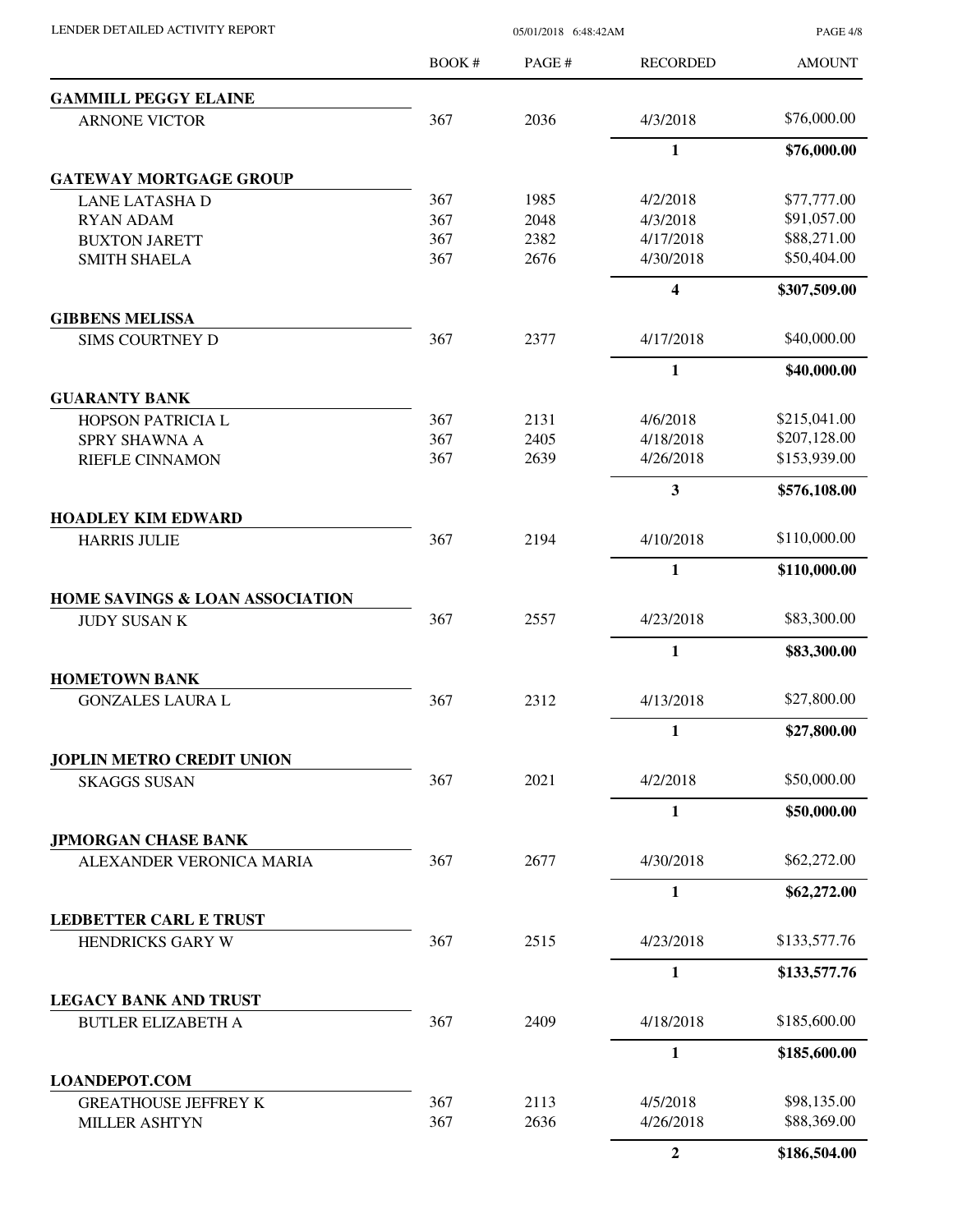PAGE 5/8

|                                            | <b>BOOK#</b> | PAGE# | <b>RECORDED</b>  | <b>AMOUNT</b> |
|--------------------------------------------|--------------|-------|------------------|---------------|
| MCLAUGHLIN HAZEL KATHERINE                 |              |       |                  |               |
| MCLAUGHLIN DONALD J                        | 367          | 2246  | 4/12/2018        | \$22,500.00   |
|                                            |              |       | 1                | \$22,500.00   |
| <b>MID MISSOURI BANK</b>                   |              |       |                  |               |
| <b>HUGHES MICHAEL</b>                      | 367          | 2486  | 4/20/2018        | \$160,000.00  |
|                                            |              |       | $\mathbf{1}$     | \$160,000.00  |
| <b>MID-MISSOURI BANK</b>                   |              |       |                  |               |
| ALLGOOD LARRY RODNEY TR                    | 367          | 1978  | 4/2/2018         | \$175,000.00  |
| ALFORD DONNA J                             | 367          | 2199  | 4/10/2018        | \$115,300.00  |
| HOLLIDAY CHERYL L                          | 367          | 2605  | 4/25/2018        | \$248,000.00  |
| <b>CREEK PROPERTIES, LLC</b>               | 367          | 2665  | 4/27/2018        | \$51,000.00   |
|                                            |              |       | 4                | \$589,300.00  |
| MISSOURI ELECTRIC COOPERATIVE EMPLOYEES CU |              |       |                  |               |
| TATE AMANDA K                              | 367          | 1983  | 4/2/2018         | \$54,700.00   |
| <b>BAKER JANET LOUANN</b>                  | 367          | 2259  | 4/12/2018        | \$200,000.00  |
|                                            |              |       | $\boldsymbol{2}$ | \$254,700.00  |
| MISSOURI HOUSING DEVELOPMENT COMMISSION    |              |       |                  |               |
| <b>WATERHOUSE AMY</b>                      | 367          | 2273  | 4/12/2018        | \$2,073.72    |
| <b>BUXTON JARETT</b>                       | 367          | 2383  | 4/17/2018        | \$3,530.84    |
| <b>LOPEZ HAYLI</b>                         | 367          | 2387  | 4/18/2018        | \$4,673.76    |
|                                            |              |       | 3                | \$10,278.32   |
| <b>NEW DAY FINANCIAL</b>                   |              |       |                  |               |
| <b>KIRTON JUDITH A</b>                     | 367          | 2346  | 4/16/2018        | \$149,700.00  |
|                                            |              |       | 1                | \$149,700.00  |
| <b>OAKSTAR BANK</b>                        |              |       |                  |               |
| RICHARD'S EXCAVATING LLC                   | 367          | 2390  | 4/18/2018        | \$330,000.00  |
| LEDFORD CONSTRUCTION & DEVELOPMENT ( 367   |              | 2679  | 4/30/2018        | \$199,000.00  |
|                                            |              |       | $\overline{2}$   | \$529,000.00  |
| <b>OZARK PRAIRIE, INC</b>                  |              |       |                  |               |
| <b>HAMRICK DEBBIE</b>                      | 367          | 2671  | 4/27/2018        | \$62,400.00   |
|                                            |              |       | 1                | \$62,400.00   |
| PEOPLES BANK                               |              |       |                  |               |
| <b>ELBERT DUSTY</b>                        | 367          | 2002  | 4/2/2018         | \$45,000.00   |
| HUTCHINGS CYNDY                            | 367          | 2038  | 4/3/2018         | \$33,500.00   |
| WHITE AMANDA M                             | 367          | 2065  | 4/4/2018         | \$106,000.00  |
| DEVER INVESTMENTS, LLC                     | 367          | 2164  | 4/9/2018         | \$190,000.00  |
| <b>EMMERT CHAD B</b>                       | 367          | 2197  | 4/10/2018        | \$50,000.00   |
| SHREE RAM ENTERPRISES, LLC                 | 367          | 2340  | 4/16/2018        | \$15,300.00   |
|                                            |              |       | 6                | \$439,800.00  |
| PEOPLES BANK OF SENECA                     |              |       |                  |               |
| <b>SD HOMES LLC</b>                        | 367          | 2503  | 4/20/2018        | \$64,000.00   |
|                                            |              |       | 1                | \$64,000.00   |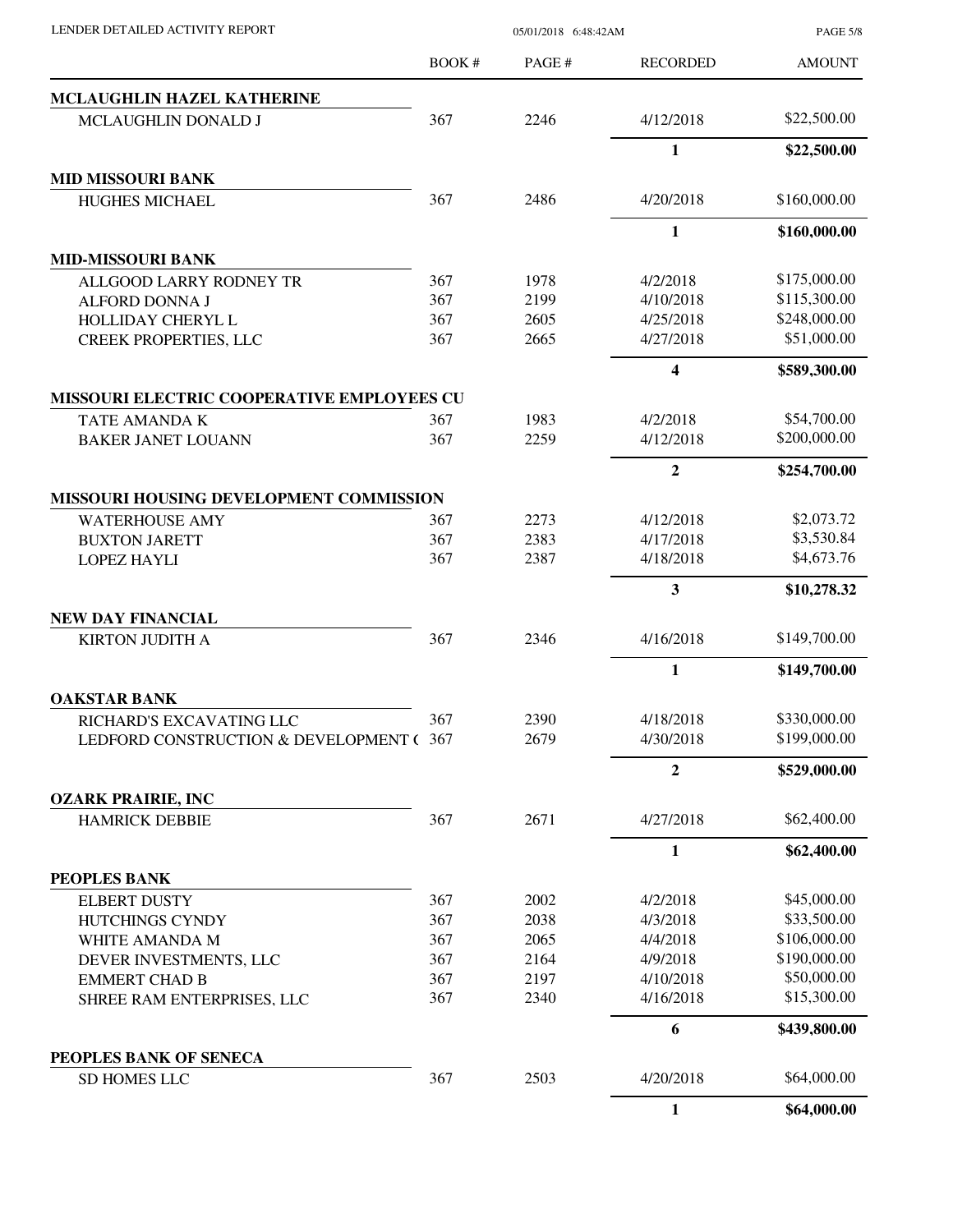| LENDER DETAILED ACTIVITY REPORT              |            | PAGE 6/8                        |                         |                             |
|----------------------------------------------|------------|---------------------------------|-------------------------|-----------------------------|
|                                              | BOOK #     | PAGE #                          | <b>RECORDED</b>         | <b>AMOUNT</b>               |
| <b>PINNACLE BANK</b>                         |            |                                 |                         |                             |
| REED KATHRYN A                               | 367        | 2155                            | 4/9/2018                | \$245,000.00                |
| MONOPOLY I, LLC                              | 367        | 2178                            | 4/9/2018                | \$2,050,000.00              |
| PORTER HOLDINGS, LLC                         | 367        | 2179                            | 4/9/2018                | \$54,500.00                 |
| CARLISLE & SONS, LLC                         | 367        | 2650                            | 4/27/2018               | \$103,000.00                |
|                                              |            |                                 | 4                       | \$2,452,500.00              |
| PREMIER HOME MORTGAGE                        |            |                                 |                         |                             |
| <b>MCKNIGHT DAVIN</b>                        | 367        | 1993                            | 4/2/2018                | \$54,040.00                 |
| <b>ACKERMAN RICHARD H</b>                    | 367        | 2017                            | 4/2/2018                | \$84,458.00                 |
| <b>MYERS KIMBERLY</b>                        | 367        | 2042                            | 4/3/2018                | \$96,960.00                 |
| <b>LAVELLE THOMAS J</b>                      | 367        | 2210                            | 4/10/2018               | \$149,785.00                |
|                                              |            |                                 | $\overline{\mathbf{4}}$ | \$385,243.00                |
| <b>PUCKETT KAREN SUE</b>                     |            |                                 |                         |                             |
| <b>PUCKETT STUART</b>                        | 367        | 2191                            | 4/10/2018               | \$50,000.00                 |
| PUCKETT STUART                               | 367        | 2193                            | 4/10/2018               | \$75,000.00                 |
|                                              |            |                                 | $\overline{2}$          | \$125,000.00                |
| PUCKETT KENNETH L                            |            |                                 |                         |                             |
| PUCKETT STUART                               | 367        | 2191                            | 4/10/2018               | \$50,000.00                 |
| PUCKETT STUART                               | 367        | 2193                            | 4/10/2018               | \$75,000.00                 |
|                                              |            |                                 | $\overline{2}$          | \$125,000.00                |
| <b>QUICKEN LOANS</b>                         |            |                                 |                         |                             |
| <b>KAHRAMAN HEATHER</b>                      | 367        | 2009                            | 4/2/2018                | \$232,845.00                |
| <b>DERRICK MIRANDA</b>                       | 367        | 2102                            | 4/5/2018                | \$146,470.00                |
| <b>WAGNER ROBERT J</b>                       | 367        | 2132                            | 4/6/2018                | \$127,670.00                |
| WYDICK JOHN                                  | 367        | 2154                            | 4/9/2018                | \$56,389.00                 |
| <b>MILLER DENISE</b><br><b>HOUSE DEBRA N</b> | 367<br>367 | 2317<br>2617                    | 4/13/2018<br>4/26/2018  | \$229,600.00<br>\$84,600.00 |
|                                              |            |                                 | 6                       | \$877,574.00                |
| <b>REGIONS BANK</b>                          |            |                                 |                         |                             |
| <b>KEESLAR EMILY</b>                         | 367        | 2216                            | 4/11/2018               | \$277,875.00                |
|                                              |            |                                 | 1                       | \$277,875.00                |
| SECURITY BANK OF SOUTHWEST MISSOURI          |            |                                 |                         |                             |
| <b>LAUGHLIN ELIZABETH</b>                    | 367        | 2050                            | 4/3/2018                | \$46,000.00                 |
| ANDERSON DANA MARIE                          | 367        | \$45,000.00<br>2106<br>4/5/2018 |                         |                             |
|                                              |            |                                 | $\mathbf{2}$            | \$91,000.00                 |
| <b>SIMMONS BANK</b>                          |            |                                 |                         |                             |
| <b>BERRY MELISSA M</b>                       | 367        | 2052                            | 4/3/2018                | \$130,270.00                |
| <b>LINGBECK JEFFREY</b>                      | 367        | 2188                            | 4/9/2018                | \$80,583.00                 |
| <b>MIDDICK REID</b>                          | 367        | 2297                            | 4/13/2018               | \$137,365.00                |
| <b>SIMS COURTNEY D</b>                       | 367        | 2376                            | 4/17/2018               | \$84,000.00                 |
| <b>O'LEARY ROSALIE A</b>                     | 367        | 2402                            | 4/18/2018               | \$116,987.00                |
|                                              |            |                                 | 5                       | \$549,205.00                |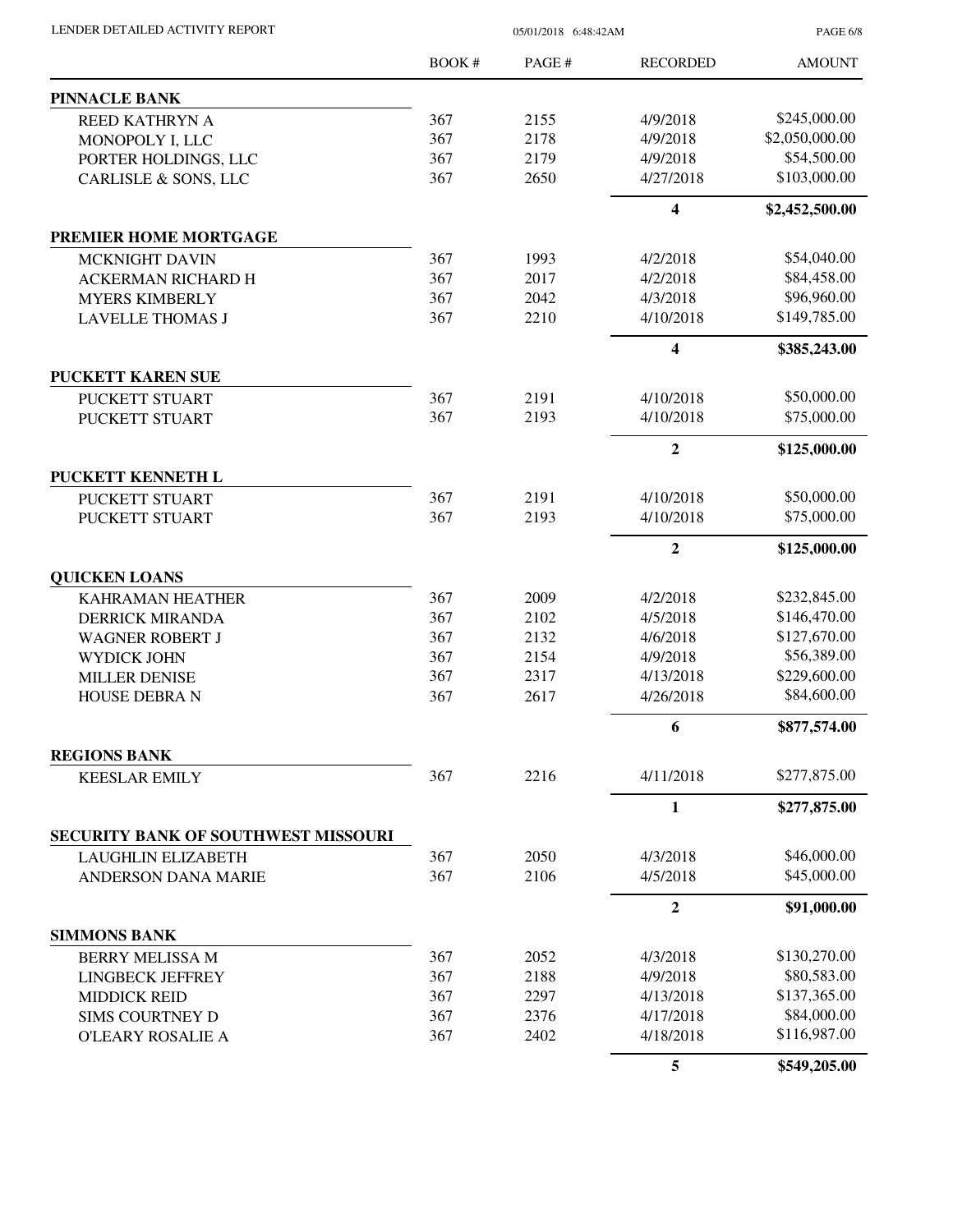PAGE 7/8

|                                                          | BOOK # | PAGE # | <b>RECORDED</b> | <b>AMOUNT</b>  |
|----------------------------------------------------------|--------|--------|-----------------|----------------|
| SOUTHWEST MISSOURI BANK                                  |        |        |                 |                |
| <b>DUNCAN RONNA L</b>                                    | 367    | 2015   | 4/2/2018        | \$190,000.00   |
| PACKWOOD KATELYNN                                        | 367    | 2040   | 4/3/2018        | \$117,676.00   |
| REYNOLDS HARLAN D                                        | 367    | 2057   | 4/3/2018        | \$168,000.00   |
| <b>FORSBERG DAWN J</b>                                   | 367    | 2083   | 4/4/2018        | \$55,960.00    |
| <b>MILES JAMES</b>                                       | 367    | 2225   | 4/11/2018       | \$33,600.00    |
| <b>THOMPSON JEFFINER ELAINE</b>                          | 367    | 2226   | 4/11/2018       | \$40,500.00    |
| <b>DAVIS PHYLLIS A</b>                                   | 367    | 2228   | 4/11/2018       | \$250,000.00   |
| POINDEXTER JESSICA LYNN                                  | 367    | 2249   | 4/12/2018       | \$120,840.00   |
| <b>SMITH ASHDEN</b>                                      | 367    | 2255   | 4/12/2018       | \$44,800.00    |
| CL ENTERPRISES GROUP, LLC                                | 367    | 2281   | 4/12/2018       | \$46,300.00    |
| <b>BLANCHARD MELINDA SUE</b>                             | 367    | 2291   | 4/13/2018       | \$24,000.00    |
| <b>SIMPSON CHAD</b>                                      | 367    | 2336   | 4/16/2018       | \$31,200.00    |
| <b>KELLEY MARY BETH</b>                                  | 367    | 2368   | 4/17/2018       | \$25,000.00    |
| <b>BALES MICHELLE LYNN</b>                               | 367    | 2369   | 4/17/2018       | \$52,000.00    |
| HOLDING ELLEN KAY                                        | 367    | 2397   | 4/18/2018       | \$200,000.00   |
| <b>MORRIS ADAM</b>                                       | 367    | 2484   | 4/20/2018       | \$20,000.00    |
| <b>BECK BOBBY LEE</b>                                    | 367    | 2488   | 4/20/2018       | \$61,000.00    |
| WRIGHT JANET M                                           | 367    | 2493   | 4/20/2018       | \$79,000.00    |
| <b>EAST PROPERTIES LLC</b>                               | 367    | 2537   | 4/23/2018       | \$38,000.00    |
| PETTYJOHN RYAN                                           | 367    | 2538   | 4/23/2018       | \$150,000.00   |
| <b>GOOD LORI</b>                                         | 367    | 2554   | 4/23/2018       | \$388,000.00   |
| <b>HART SHEILA</b>                                       | 367    | 2700   | 4/30/2018       | \$187,000.00   |
| <b>CARPENTER ASHLEY</b>                                  | 367    | 2709   | 4/30/2018       | \$190,800.00   |
|                                                          |        |        | 23              | \$2,513,676.00 |
| <b>STATE FARM BANK</b>                                   |        |        |                 |                |
| <b>BALE REBECCA L</b>                                    | 367    | 2186   | 4/9/2018        | \$147,200.00   |
| VAUGHN MARLENE G                                         | 367    | 2517   | 4/23/2018       | \$20,000.00    |
| FRANCIS LISA L                                           | 367    | 2586   | 4/24/2018       | \$96,000.00    |
|                                                          |        |        |                 |                |
|                                                          |        |        | 3               | \$263,200.00   |
| THE FIRST NATIONAL BANK & TRUST<br><b>CRAWFORD SHAWN</b> | 367    | 2552   | 4/23/2018       | \$131,000.00   |
|                                                          |        |        | $\mathbf{1}$    | \$131,000.00   |
| THE MORTGAGE HOUSE                                       |        |        |                 |                |
| PRATER SHARON                                            | 367    | 2205   | 4/10/2018       | \$127,500.00   |
|                                                          |        |        | 1               | \$127,500.00   |
| <b>USBANK</b>                                            |        |        |                 |                |
| <b>BOWSER RACHEL L</b>                                   | 367    | 2286   | 4/12/2018       | \$133,536.00   |
| <b>LEACH SHARON E</b>                                    | 367    | 2288   | 4/13/2018       | \$34,443.00    |
| <b>SPURLIN DEBORAH</b>                                   | 367    | 2301   | 4/13/2018       | \$60,000.00    |
| <b>DOERR DIANA LEE</b>                                   | 367    | 2319   | 4/16/2018       | \$186,900.00   |
| <b>SHELDON JAMES E</b>                                   | 367    | 2343   | 4/16/2018       | \$61,000.00    |
| <b>SHELDON JAMES E</b>                                   | 367    | 2344   | 4/16/2018       | \$25,000.00    |
| PARSONS BENJAMIN D                                       | 367    | 2469   | 4/19/2018       | \$140,505.00   |
| PICKLER PRISCILLA LEANN                                  | 367    | 2649   | 4/27/2018       | \$87,391.00    |
|                                                          |        |        | $\bf{8}$        | \$728,775.00   |
| <b>US SMALL BUSINESS ADMINISTRATION</b>                  |        |        |                 |                |
| ABERNATHY NELDA J                                        | 367    | 2173   | 4/9/2018        | \$75,400.00    |
|                                                          |        |        | $\mathbf{1}$    | \$75,400.00    |